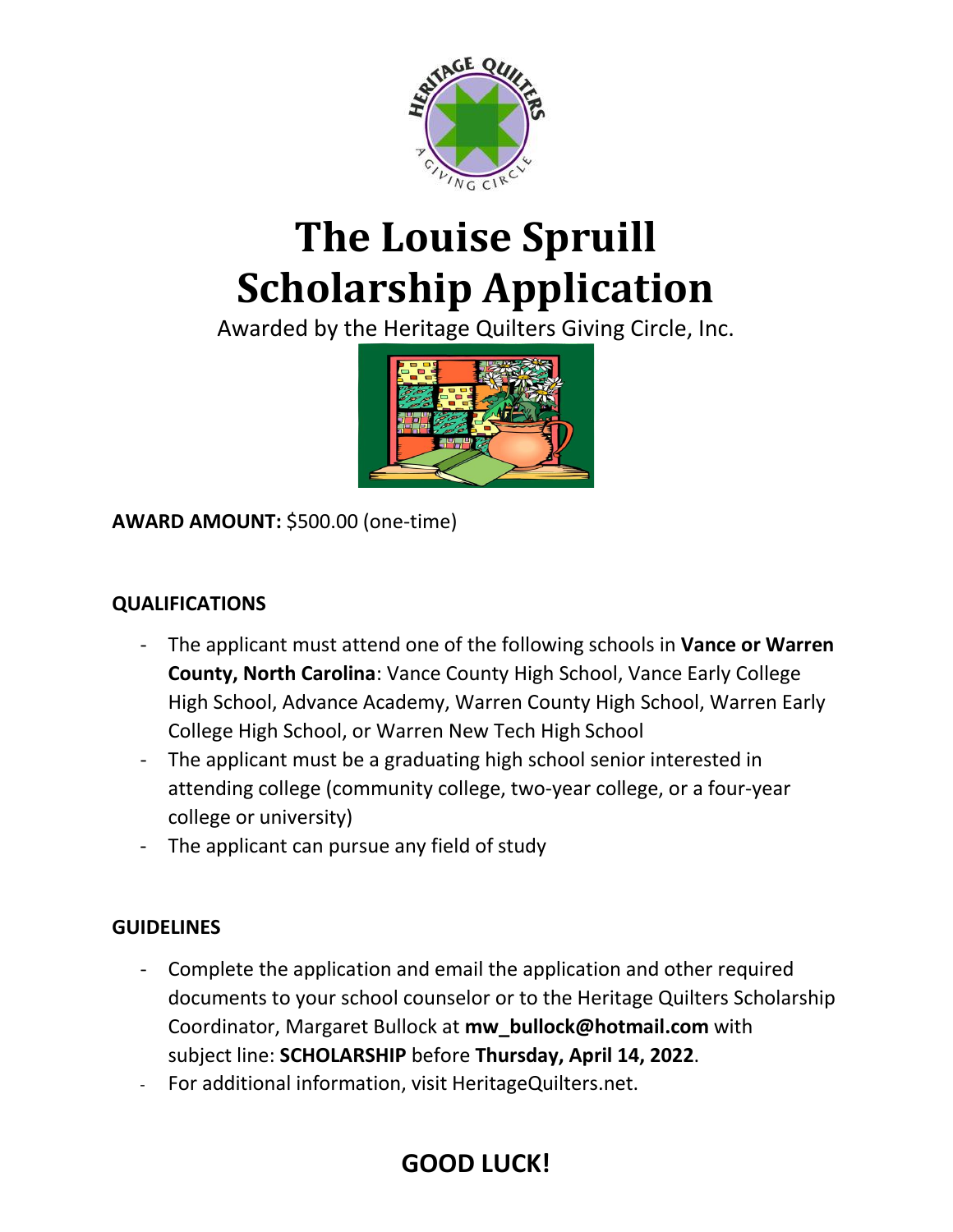

#### **The Louise Spruill Scholarship Application**

| # OF PEOPLE IN HOUSEHOLD ___________ |                       |     |  |
|--------------------------------------|-----------------------|-----|--|
| ANNUAL FAMILY INCOME (Check one)     |                       |     |  |
| $()$ < \$10,000                      | (_) \$30,000-\$39,999 |     |  |
| (_) \$10,001-\$19,999                | (_) \$40,000-\$49,999 |     |  |
| (_) \$20,000-\$29,999                | $($ \$50,000 +        |     |  |
|                                      |                       |     |  |
|                                      |                       | GPA |  |
|                                      |                       |     |  |
|                                      |                       |     |  |
| HONORS/AWARDS                        |                       |     |  |
| SCHOOL/CHURCH/COMMUNITY ACTIVITIES   |                       |     |  |
| <b>CAREER OBJECTIVES</b>             |                       |     |  |